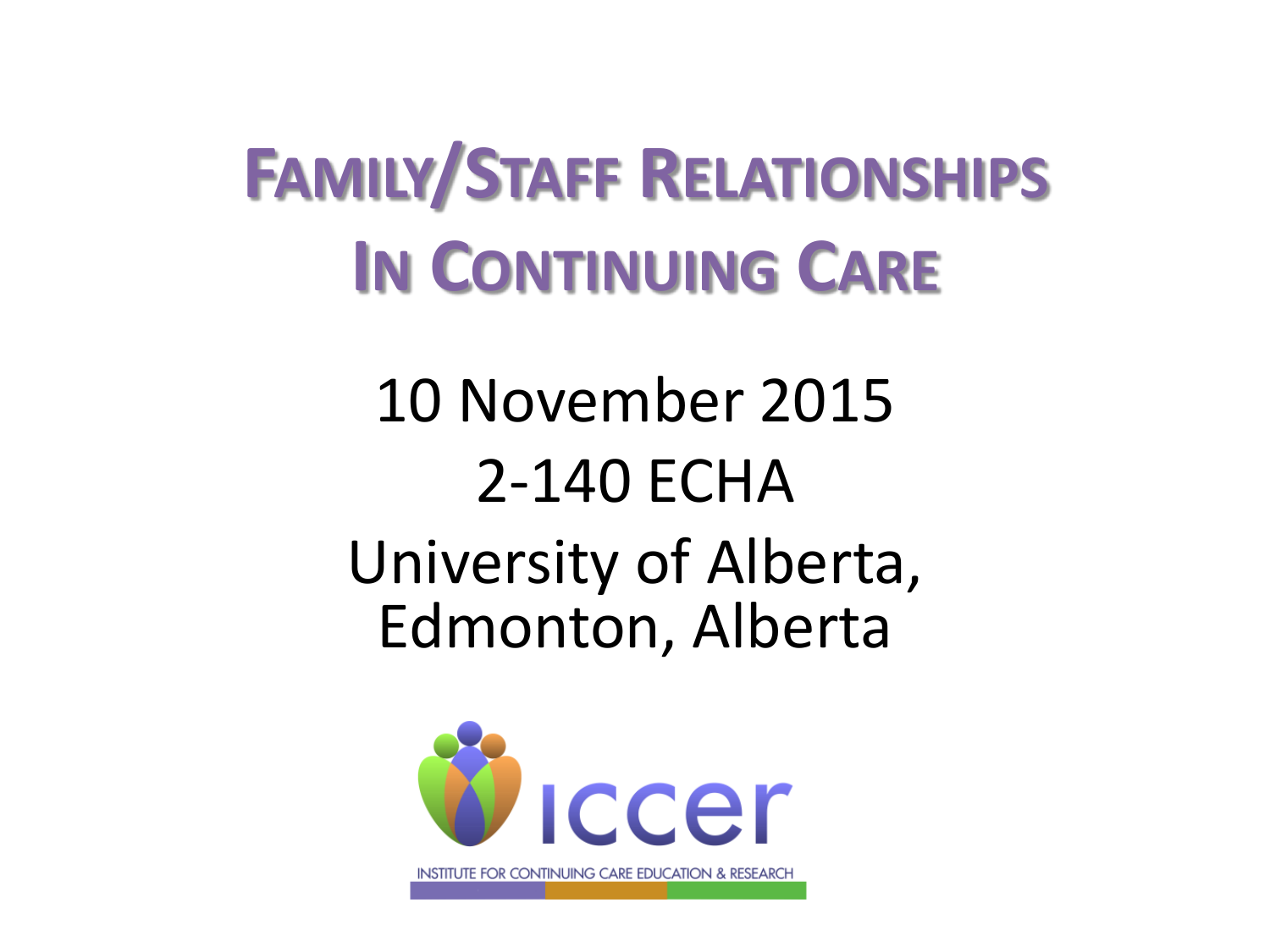## **Agenda**

- **9:00 - 9:15 AM**: Welcome and introductions
- **9:15 - 11:00 AM**: Presentations
- **11:00 - 11:30 AM**: Family panel
- **11:30 AM - 12:00 PM**: Q & A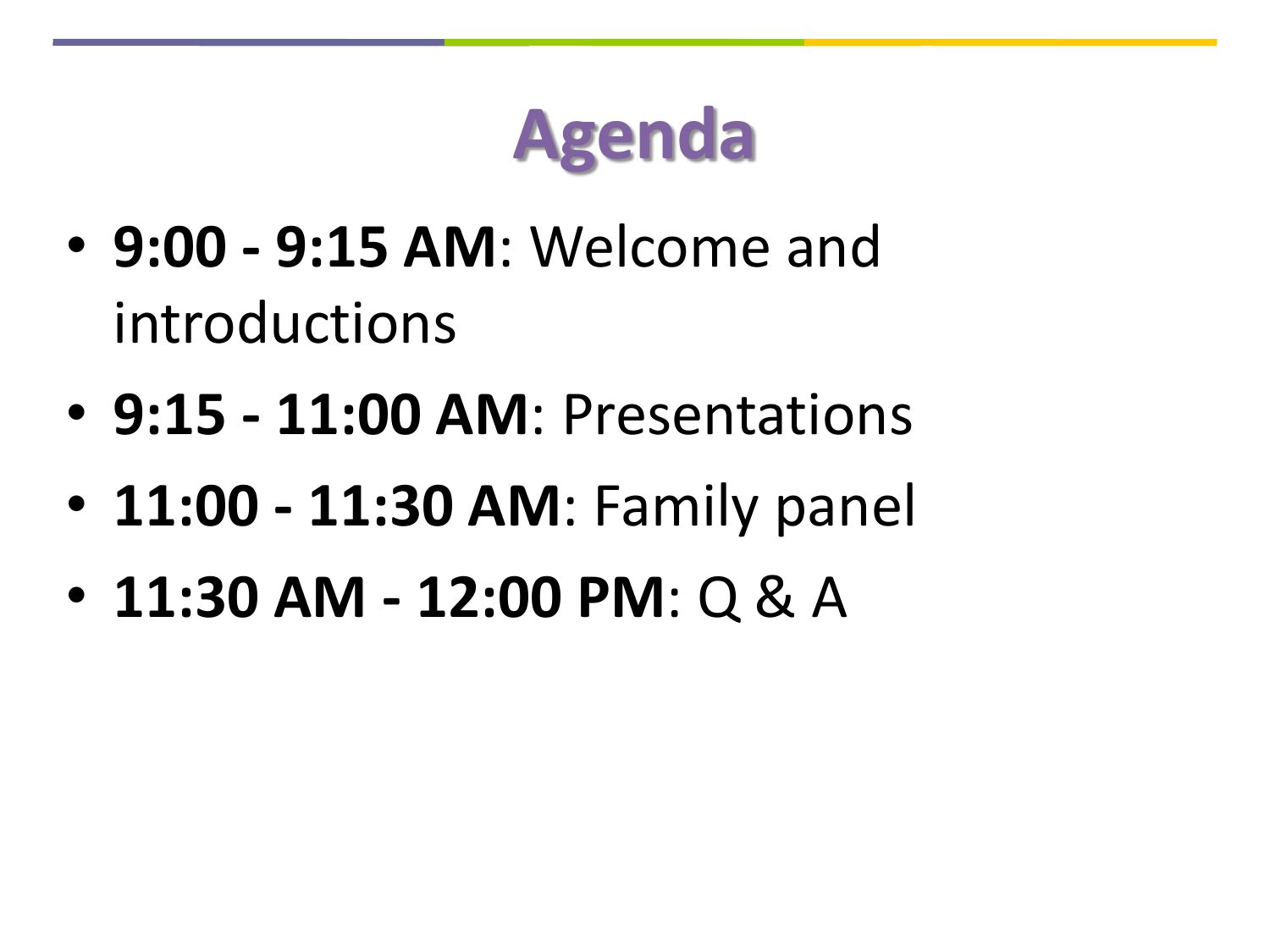#### **PRESENTATIONS**

- **Erika Goble** *"It's the Little Things that Count: Family and Staff Perspectives on Behaviours that Support Relationships"*
- **Gary Goldsand** *"When Sharing Fails: Ethical Strategies for Clinicians when Surrogates Disagree"*
- **Sharon Brintnell** *"What Families and Patients say about their needs and interactions with Professionals"*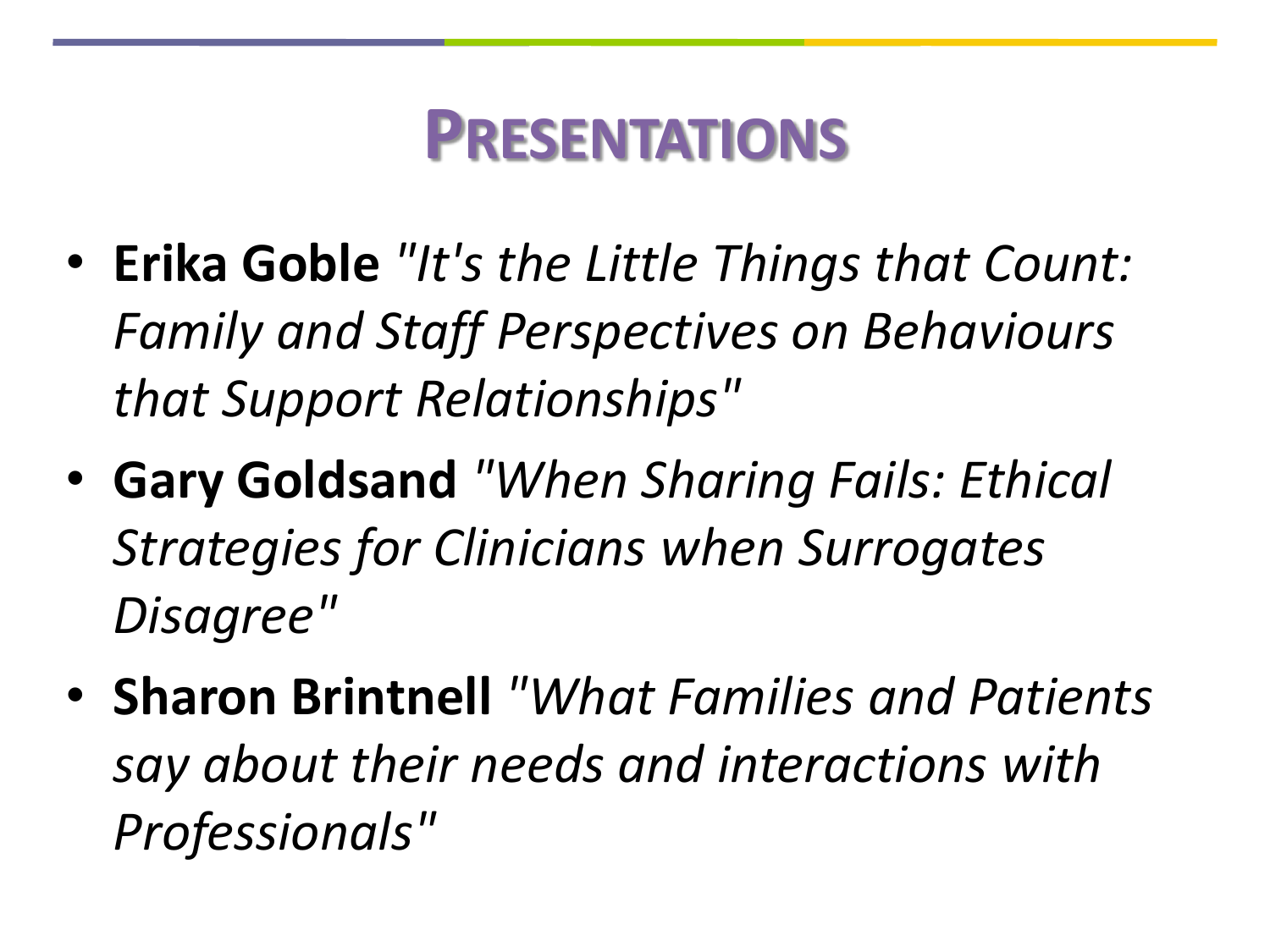### **HOUSEKEEPING ISSUES**

- In person beverages and goodies are available all morning. Help yourself.
- There is no formal coffee break
- **Remote sites please keep mute on except when you want to speak !**
- Complete your evaluation form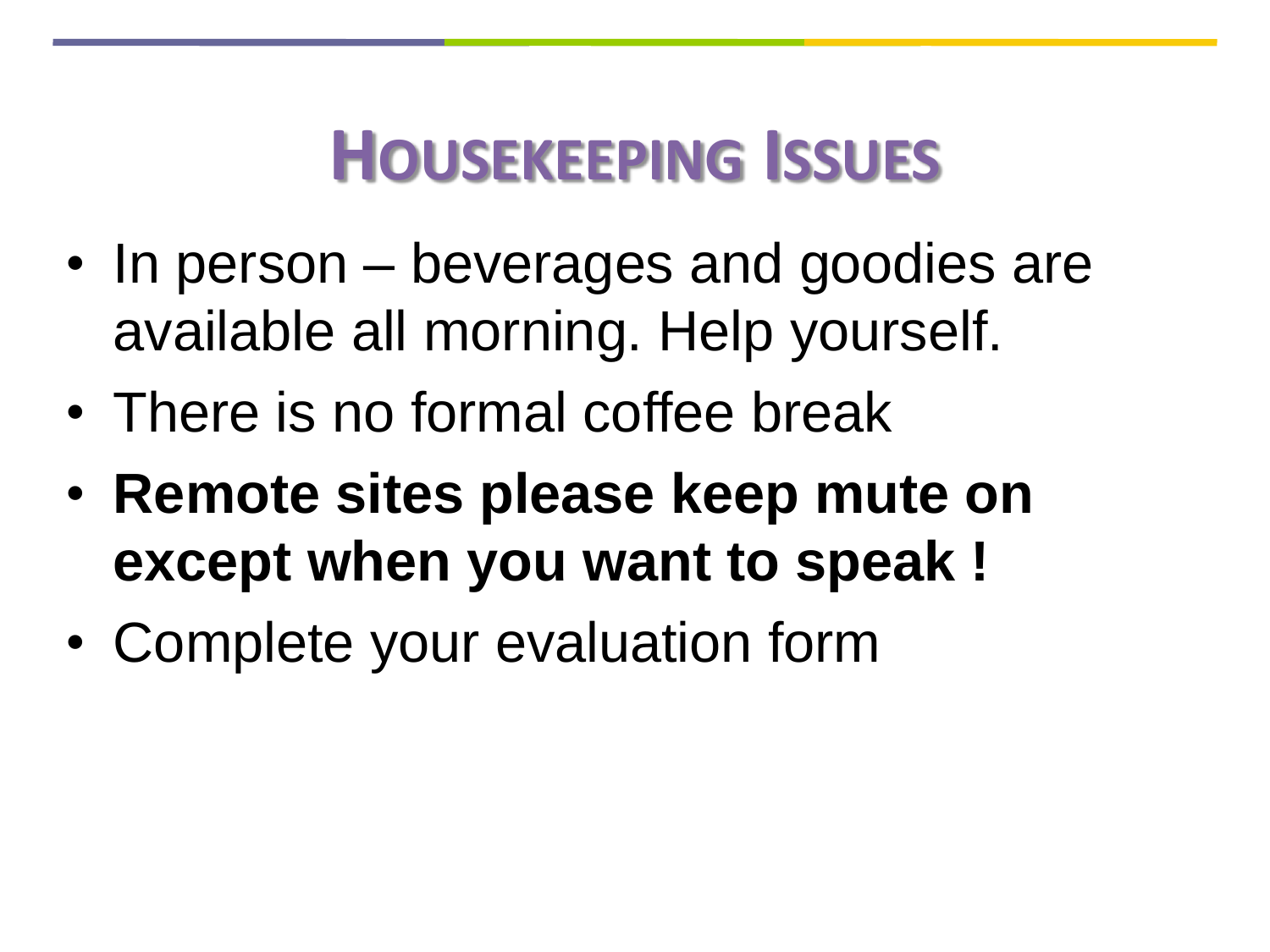### **EVALUATION FORMS**

- On site leave in box at registration table
- On line available at **http://tinyurl.com/q5upcda**
- Email to emily@iccer.ca or fax to 780- 481-7448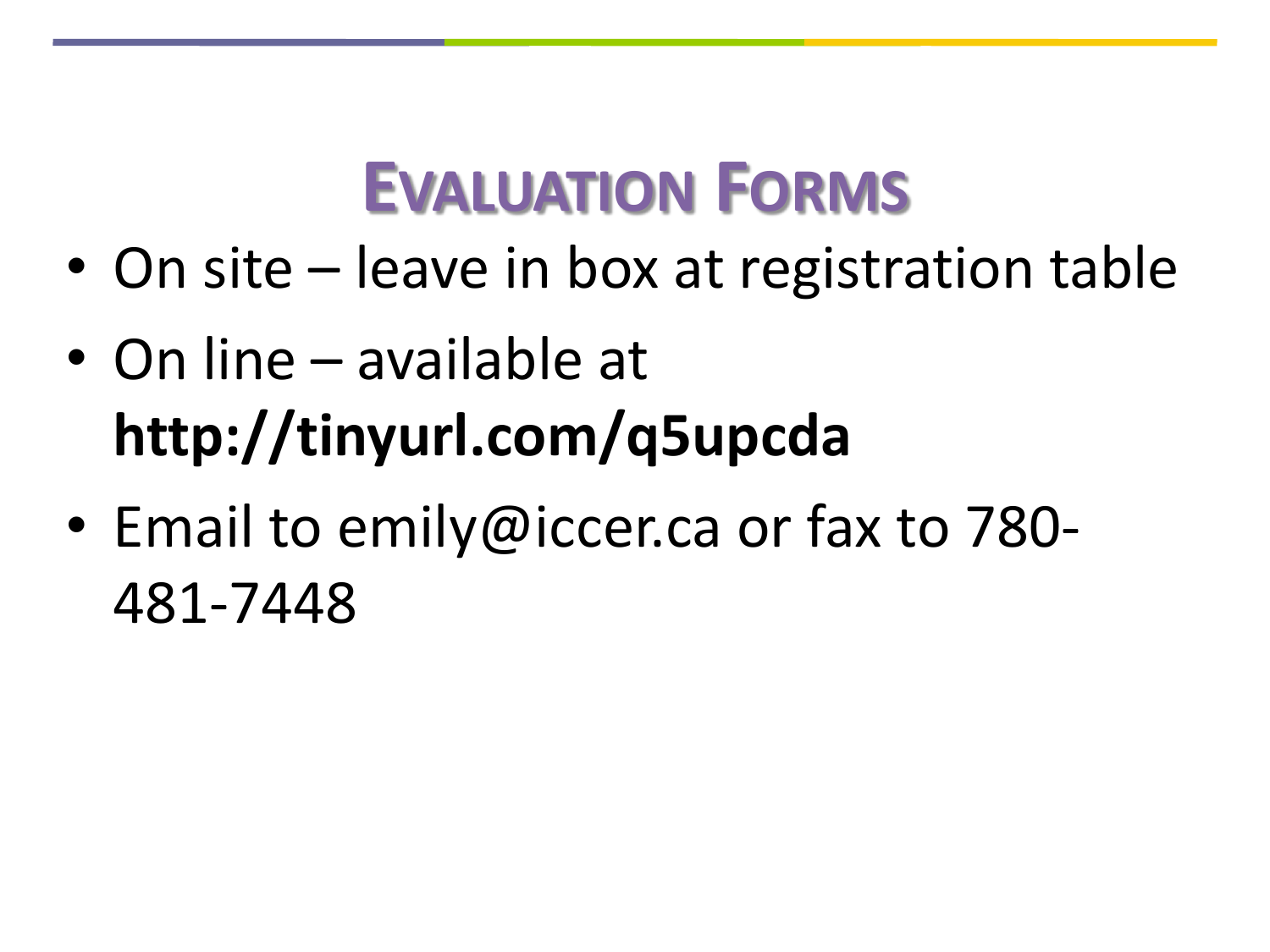# **INSTITUTE FOR CONTINUING CARE EDUCATION AND RESEARCH (ICCER)**

A network of post-secondary institutions and continuing care providers collaborating to improve continuing care in Alberta by encouraging research, translating knowledge into better practice, enhancing education, and informing policy.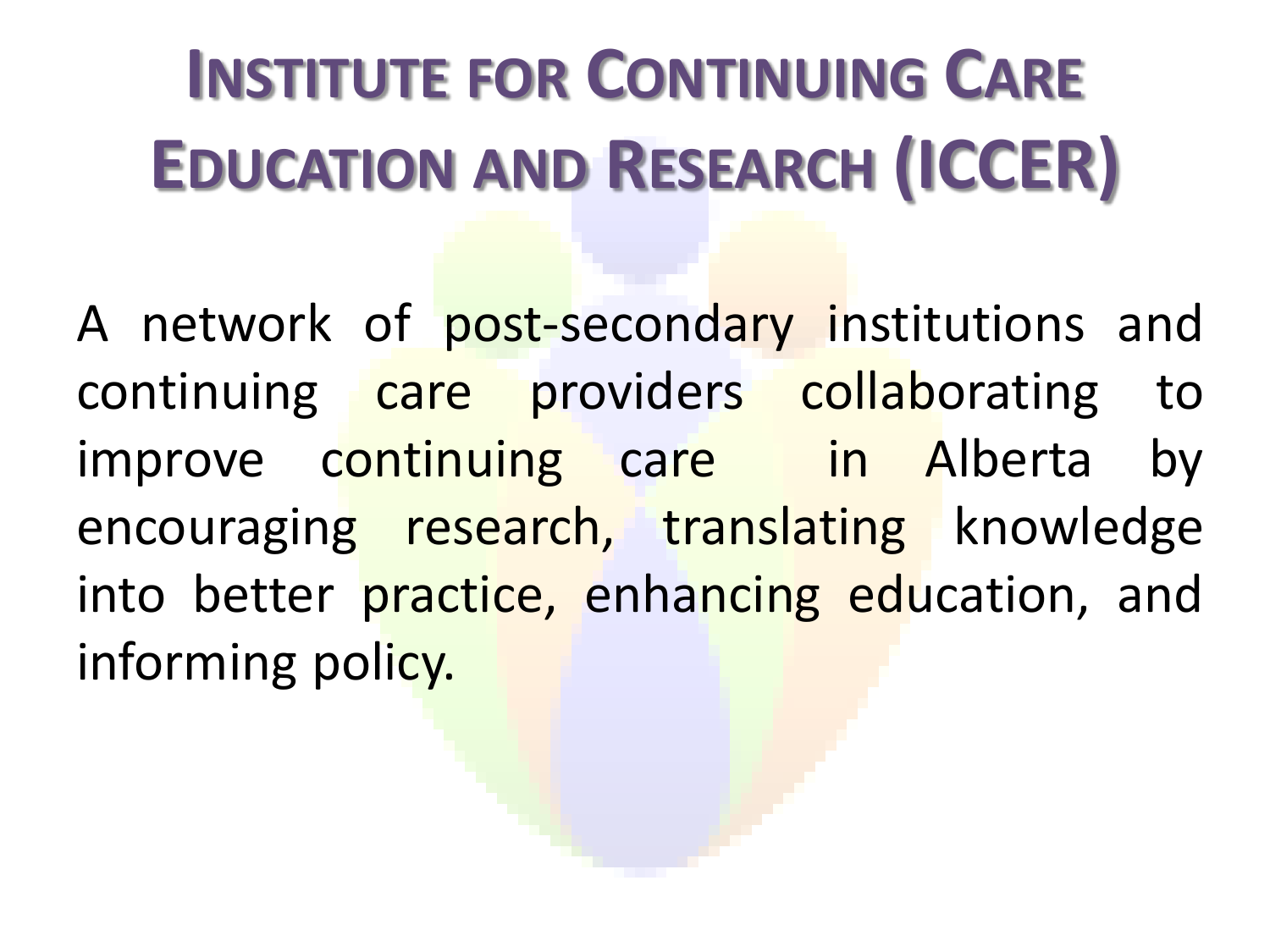# **COMMUNITY NEEDS DRIVEN RESEARCH NETWORK (CNDRN)**

Pilot funded by AIHS in 2012, now supported through an operational grant from Alberta

Health

entar

To determine, from the perspective of the frontline workers, what the research needs are in CC in order to make a difference to practice and to the care of people within the CC system....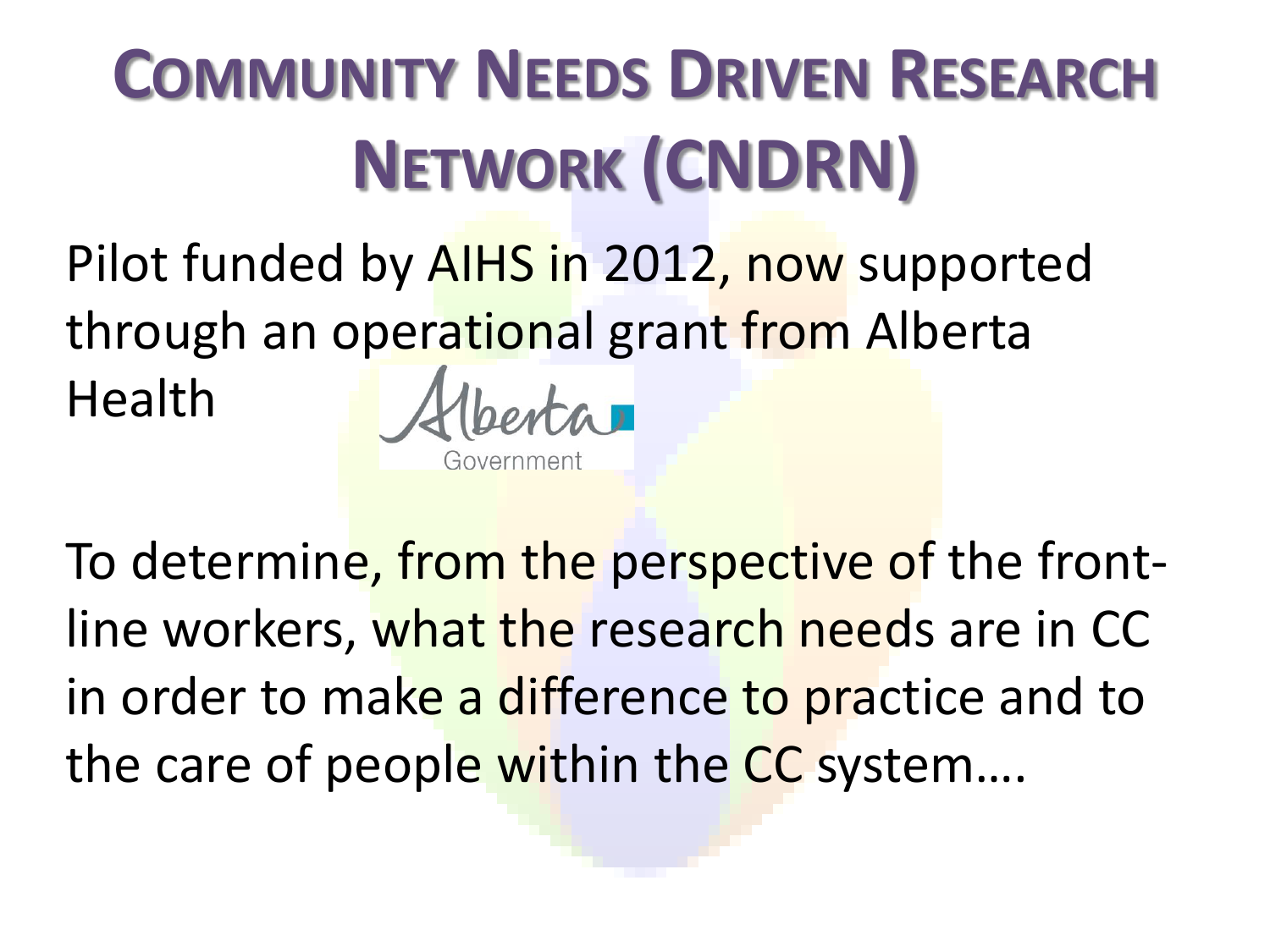### **Needs Identification**



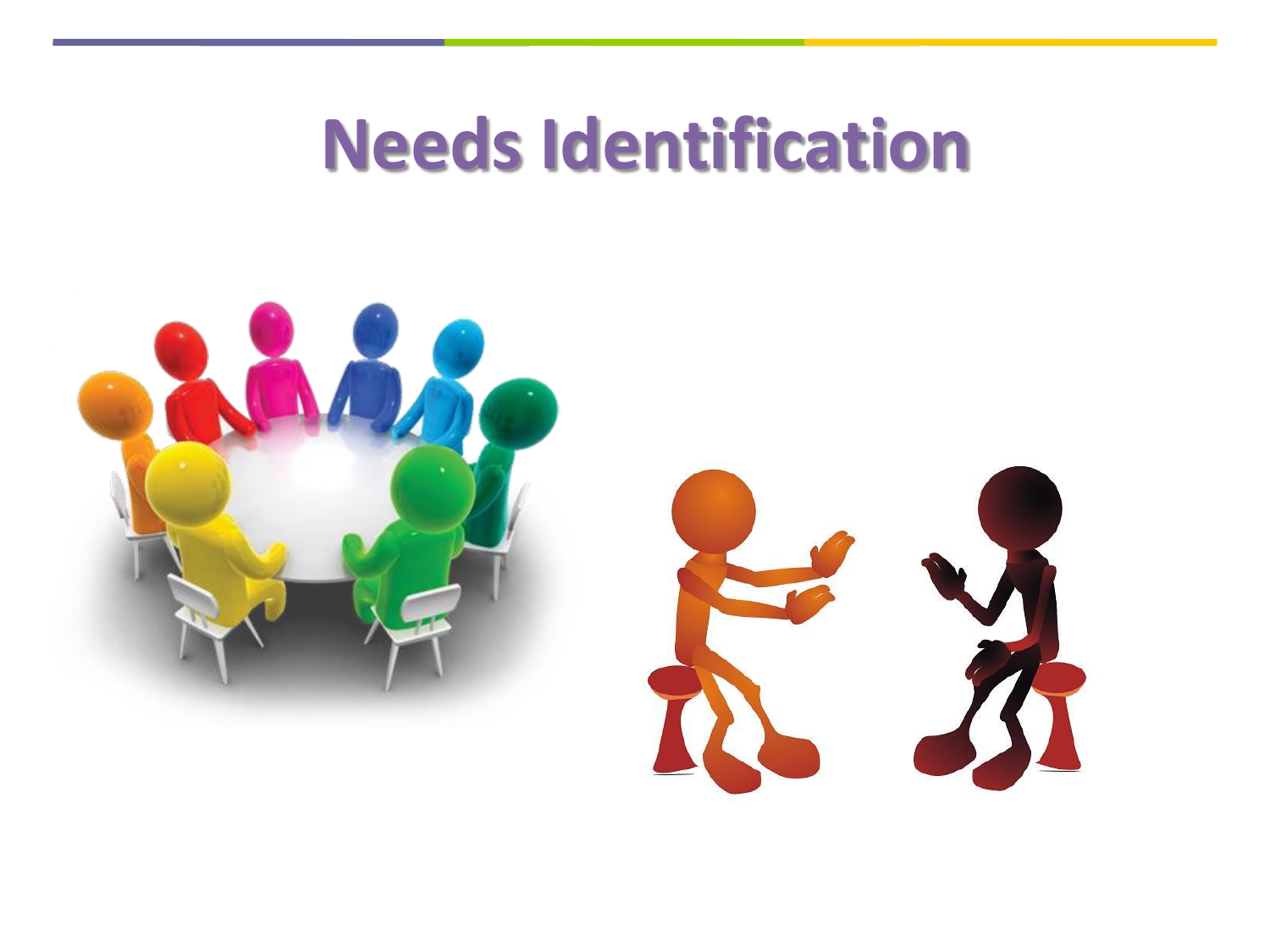### **Results: Themes**

| <b>Theme</b>                                       | <b>Sub-Themes</b>                     |
|----------------------------------------------------|---------------------------------------|
| <b>Mental Health related issues</b>                | <b>Challenging behaviors</b>          |
|                                                    | Care for non- dementia clients        |
|                                                    | <b>Client Mix</b>                     |
| <b>Education related issues</b>                    | <b>Adult Learning</b>                 |
|                                                    | <b>Effectiveness and outcomes</b>     |
|                                                    | <b>HCA Training</b>                   |
| System navigation and transition of care           | Information and Education             |
|                                                    | Assessment                            |
|                                                    | Impact on clients and families        |
| Technology for adult learning and point of<br>care | Point of care learning                |
|                                                    | Communication                         |
|                                                    | Literacy (ESL)                        |
| Role definition within the CC sector               | <b>Nursing professions</b>            |
|                                                    | Rehabilitation/Recreation professions |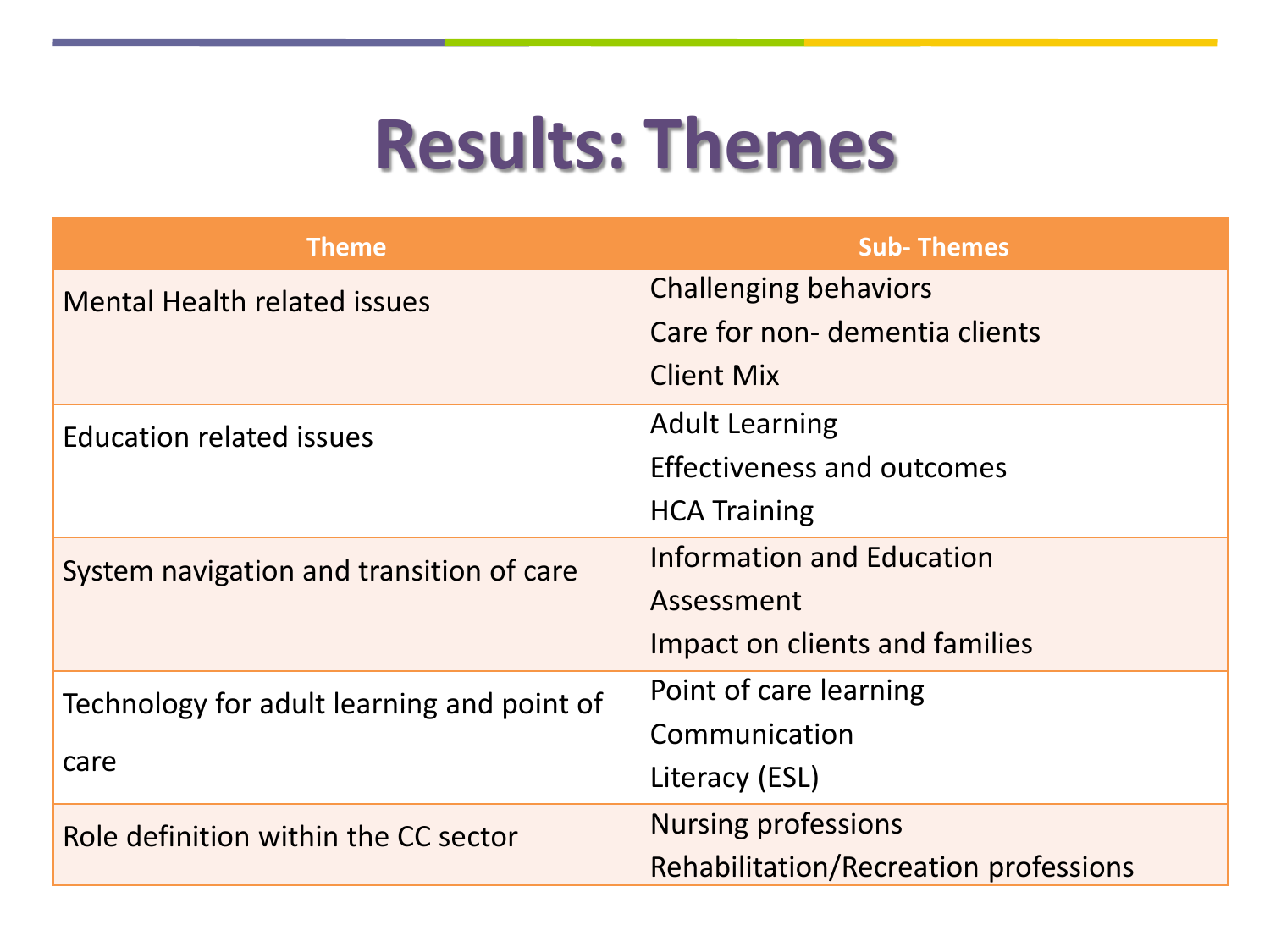### **Results: Themes**

| <b>Working with families</b>    | <b>Family's role</b>                                        |
|---------------------------------|-------------------------------------------------------------|
|                                 | <b>Families as CC clients</b>                               |
|                                 | The overlooked value of family's<br>knowledge               |
| Staff retention and recruitment | Recruitment (numbers/appropriate<br>interpersonal skills)   |
|                                 | Retention (expectations, value of work,<br>temporary staff) |
| Caregiving                      | Attitudes and attributes of caregivers                      |
|                                 | Caregiving and couples in the CC sector                     |
|                                 | Impact of habits and addictions                             |
| Intercultural issues            | Clients' cultural backgrounds                               |
|                                 | Staff's cultural backgrounds                                |
| Need for Recreation and         | Need evidence to support funding                            |
| <b>Rehabilitation staff</b>     |                                                             |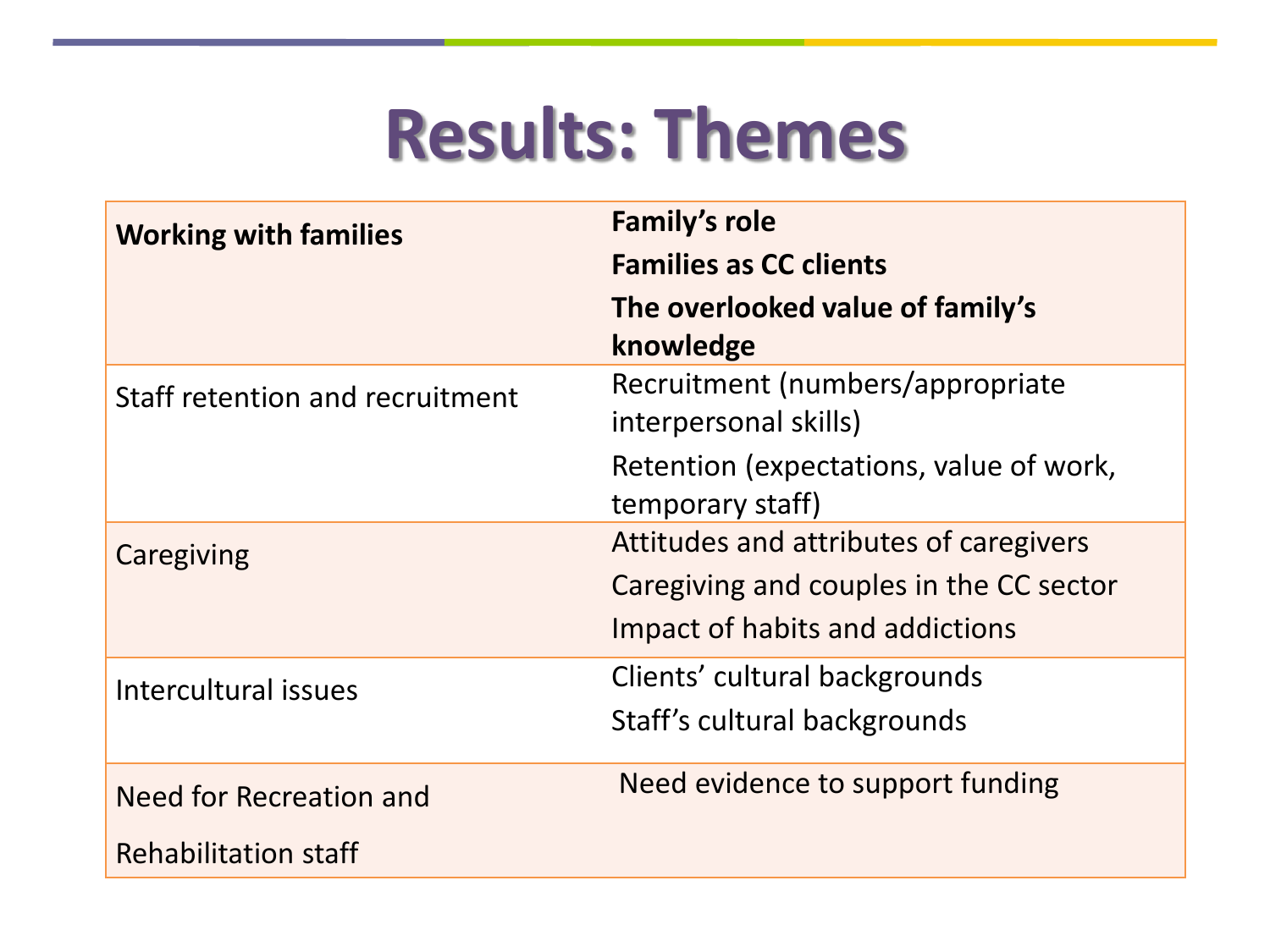## **Further information**

- **www.iccer.ca**
- **Twitter (@ICCER\_AB)**
- **Facebook (http://tinyurl.com/oq7cz36),**
- **LinkedIn (http://tinyurl.com/p9eabah— Group) or (http://tinyurl.com/oo6kjmd—Company page)**